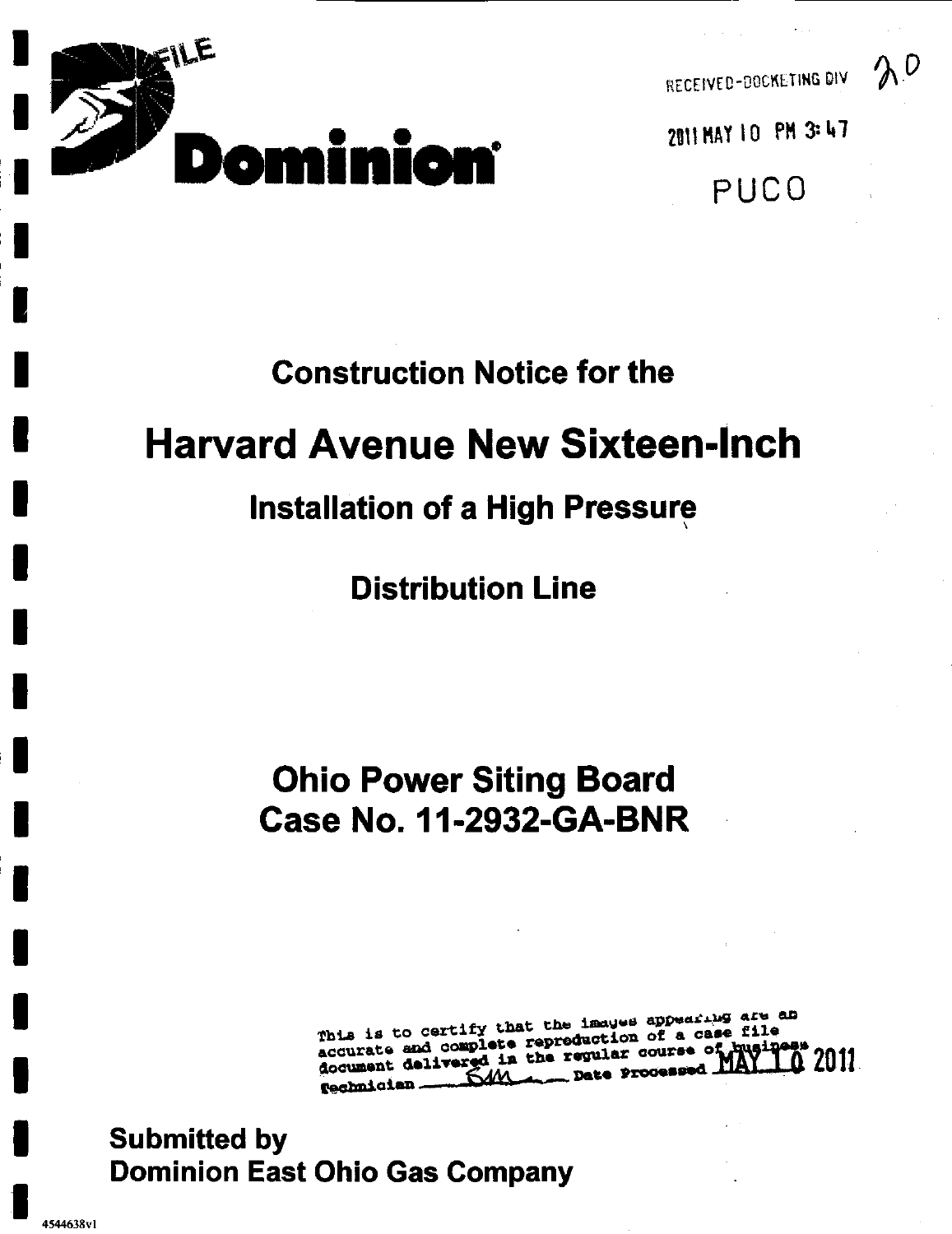The following information is being provided in accordance with the procedures delineated in Ohio Administrative Code Section 4906-11-02: Construction Notice Requirements of the Rules and Regulation of the Ohio Power Siting Board.

#### 4906-11-02(B) GENERAL INFORMATION

#### $4906-11-02(B)(1)$ : Name of the project

The applicant is Dominion East Ohio Gas Company ("Dominion East Ohio"). The name of the project is the Harvard Avenue new sixteen-inch distribution line project (PIR-732) within the road right of way of Harvard Avenue, Cuyahoga Heights.

#### $4906-11-02(B)(2)$ : Brief description of the project

Dominion East Ohio plans to construct a new sixteen-inch distribution line and remove a segment of the +/- 300 feet of the existing twelve-inch high pressure distribution pipeline (L#3889). The pipeline runs south across Harvard Avenue from the existing gate valve #2896 located 27.7 feet east of the centerline of the Mittal Steel mill entrance and runs east within the sidewalk on the south side of Harvard Avenue to the east property line of Alcoa located at 1496 Harvard Avenue, Cuyahoga Heights, Ohio. The existing line is twelve-inch and will be removed and a new sixteen-inch mainline will be constructed in the same location along Harvard Avenue, via lift and lay construction method.

The existing twelve-inch pipeline is a coated steel pipeline. The new sixteen-inch pipeline will have a 0.375 wall thickness ("W"), grade X 52 high pressure pipeline that will be fusion bond epoxy (FBE) coated and cathodically protected with anodes. The design criteria will be for a Class 3 location. The pipeline will be designed for a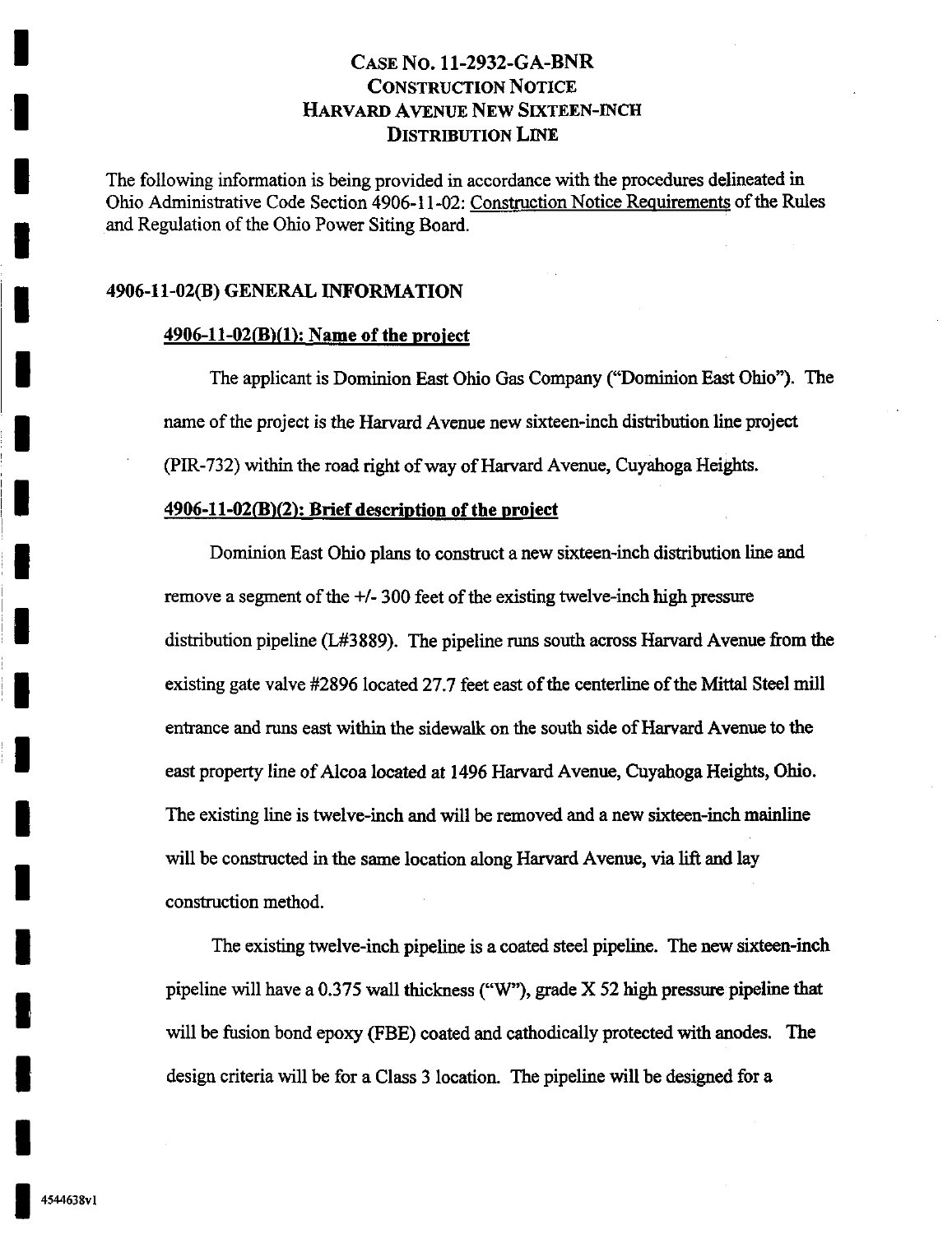Maximum Allowable Operating Pressure ("MAOP") of 216 pounds per square inch (psig) and will be hydrostatically tested in place to a minimum of 324 psig.

The new pipeline will be placed in road rights-of-way along Harvard Avenue, Cuyahoga Heights, Ohio. The entire existing twelve-inch main will be removed in order to accommodate the new sixteen-inch pipe.

The existing pipeline (L#3889) is 13 years old. The new pipeline will not be included as part of the Pipeline Infrastructure Replacement program. Both the old and new line has a MAOP of 216 psig.

The new pipeline will be placed in the same right-of-way location along Harvard Avenue, in the Village of Cuyahoga Heights.

The existing twelve-inch pipeline is owned, operated, and maintained by Dominion East Ohio. The proposed new sixteen-inch pipeline will also be owned, operated, and maintained by Dominion East Ohio. The pipeline installation within the corridor will be by permit of the Village of Cuyahoga Heights Engineer or officials. No permanent access roads are proposed for the project.

## $4906-11-02(B)(2)$ : Why the Project Meets the Requirements for a Construction Notice

This project meets the criteria listed in Appendix B of Ohio Adminisfrative Code ("OAC") Rule 4906-1-01 for a construction notice. The gas line replacement project is +/- 300 feet of sixteen-inch HP distribution pipeline that will replace +/- 300 feet of the existing twelve-inch HP distribution pipeline (L#3889). Thus it meets the criteria of Appendix  $B(1)(a)$  because it is a new gas line that is less than one mile in length.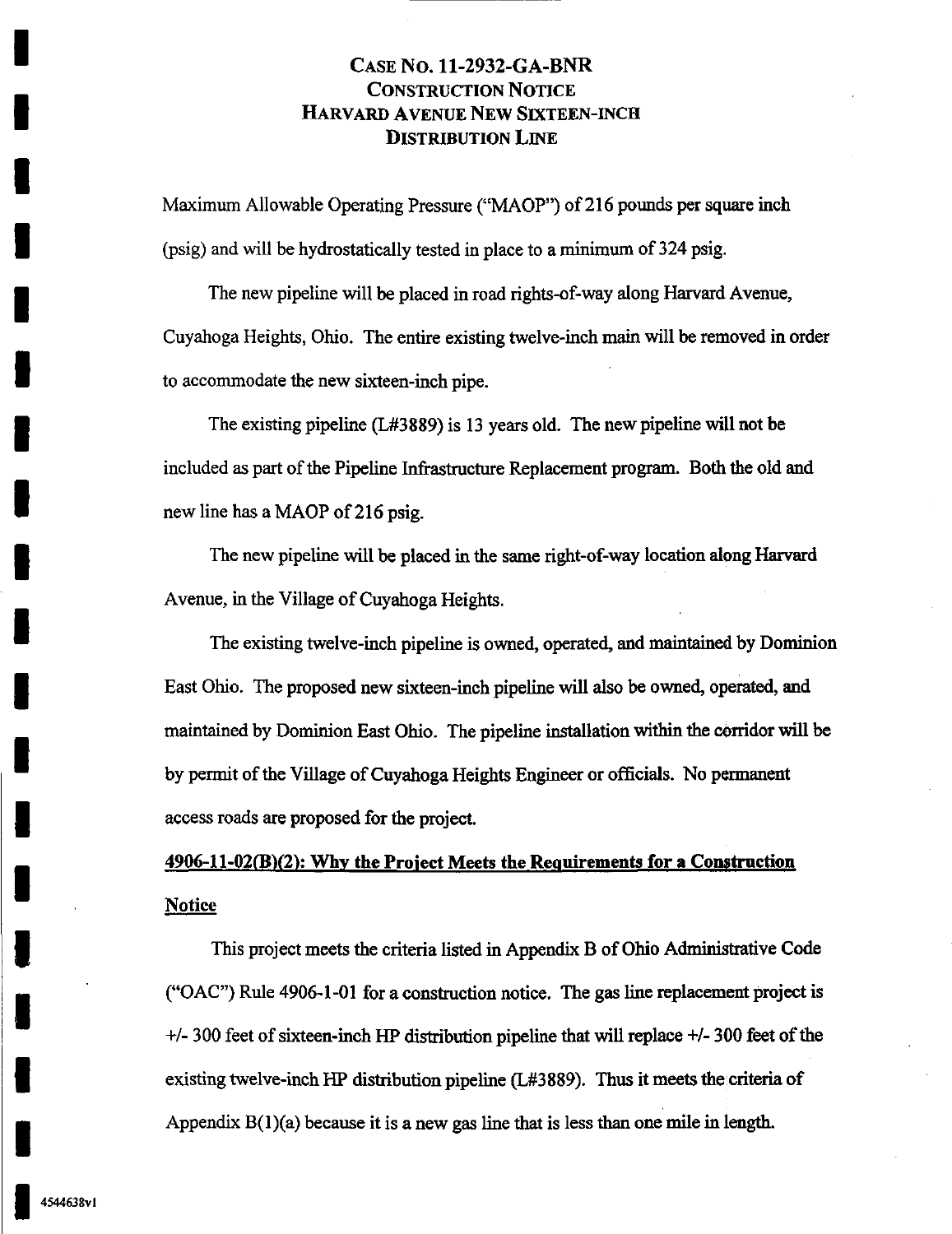In addition, the new pipeline will be located wholly within Dominion East Ohio's service area; Dominion East Ohio owns and operates the existing lines that will be replaced and will continue to own and operate the new pipeline. The primary purpose of the new segment will be to assure a constant natural gas supply to Dominion East Ohio's customers.

#### $4906-11-02(B)(3)$ : Need for the natural gas transmission line

The objective of this project is to provide adequate gas supply to Dominion East Ohio's existing approximately 40,000 customers in the Cleveland area to accommodate potential future load requirements.

The increase in diameter from twelve-inch pipeline to sixteen-inch pipeline will allow the Dominion East Ohio to maintain adequate pressure to the surrounding regulator stations as well as to the many existing industrial customers, including Charter Steel, Nook Industries, BP Oil Company, Mittal Steel, Alcoa and the Northeast Ohio Regional Sewer District.

#### 4906-11-02(B)(4): Anticipated construction schedule, in-service date

Assuming that this Construction Notice is processed in accordance with OAC Code Rule 4906-5-02(B), Dominion East Ohio would begm construction in July of 2011 and place the line service by the fall of 2011.

#### $4906 - 11 - 02(B)(5)$ : Estimated capital cost

The high-level estimate for the new the sixteen-inch High Pressure gas main is approximately \$ 100,000.

#### 4906-11-02(B)(6): Operating characteristics, number and types of required structures, land requirements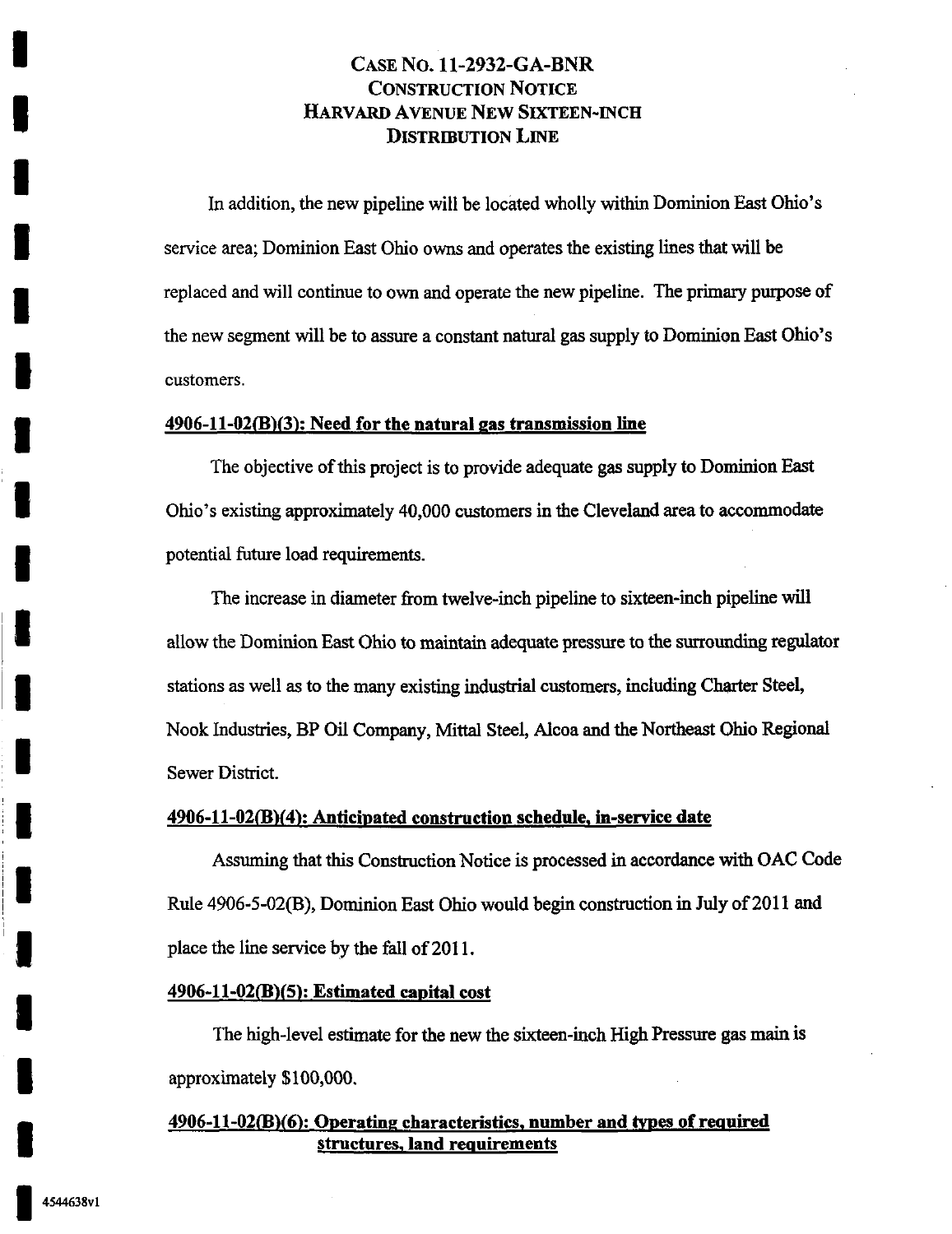MAOP: The proposed steel main will have a flow rate of 1,800 Mcf per hour and a velocity of 25 feet per second ("fps") at a temperature of 65 degrees Fahrenheit operating at a pressure of 190 psig in the summer. In the winter it will have a flow rate of 2,470 Mcf per hour and a velocity of 35 fps at a temperature of minus 13 degrees Fahrenheit operating at a pressure of 195 psig.

Pipe material: Coated steel will be the pipeline material. Coating will be fusionbond epoxy, and will be direct buried.

Pipe dimensions and specifications: The proposed pipeline will be constructed of coated sixteen-inch nominal diameter, 0.375 W, X52 steel pipe. Cathodic protection for this distribution line will be provided by installation of magnesiiun anodes. The pipeline will be electrically insulated from any existing systems by installing insulating flanges. The adequacy of the protection will be monitored and tested through corrosion test stations.

Structures: No additional structures will be needed for this pipeline.

Rights-of-way, Land Requirements: No additional easements were required other than the Village of Cuyahoga Heights construction permit.

#### 4906-11-02(B)(7): Map of pipeline showing centerline, instructions for locating, viewing the proposed facility

Attachment A is an area map of 1:450 scale that depicts the proposed new pipeline's centerline. The map shows streets, roads and highways. Attachment B provides written instructions for locating and viewing the proposed new pipeline.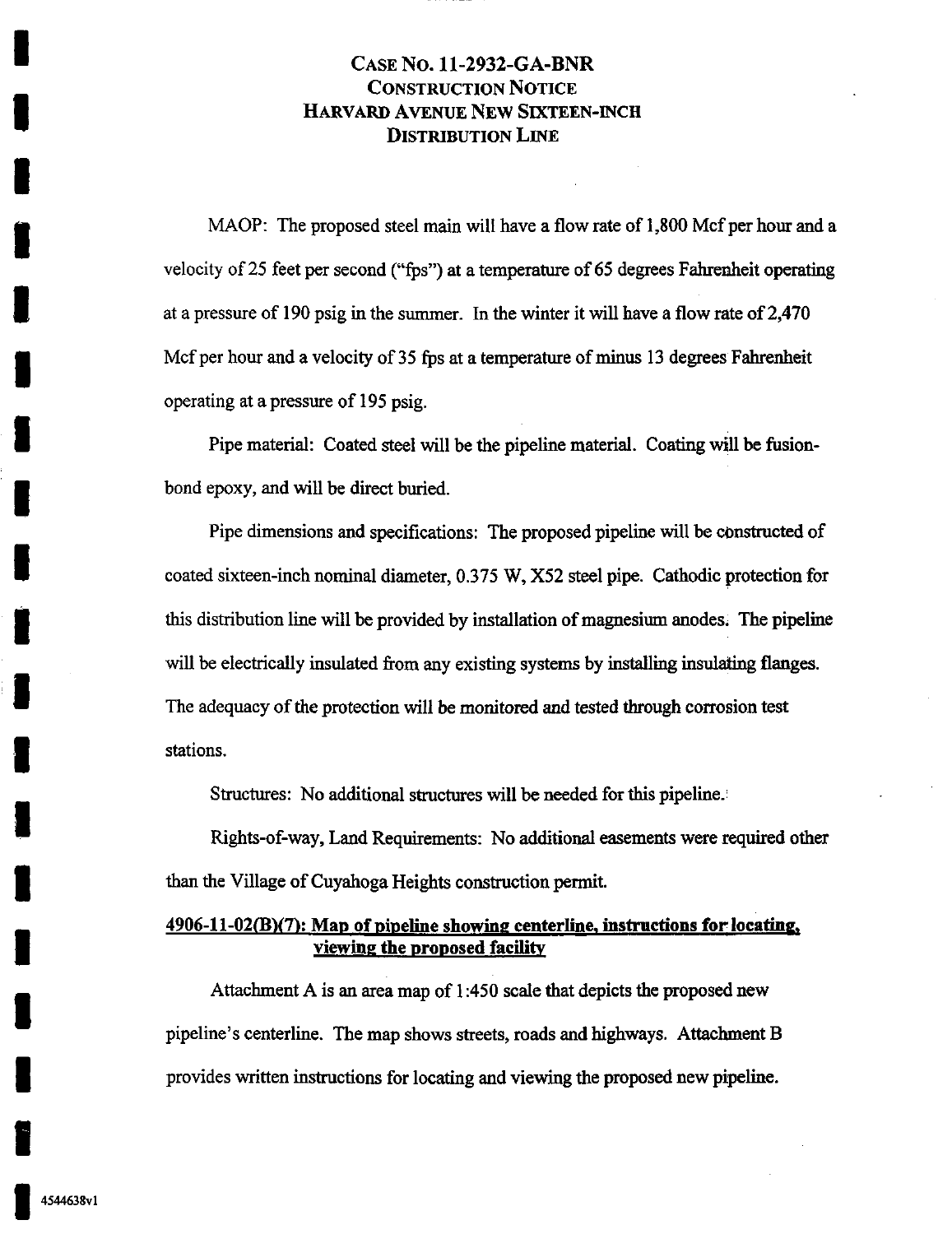#### 4906-11-02(B)(8): A list of properties for which the applicant has land rights

Currently applicant has a right-of-way from the Village of Cuyahoga Heights for the entire project and it will not be required to obtain new land rights for the proposed project as the installation will be placed within the Village owned road right-of-way.

#### 4906-11-02(C) DOCUMENTATION OF CONSTRUCTION NOTICE

Dominion East Ohio representatives have informally contacted various city officials to inform them about this proposed pipeline. A copy of this Construction Notice is being provided concurrently to the following public officials of Cuyahoga County and Cuyahoga Heights who are listed on Attachment C.

A copy of the fransmittal letter submitting this Construction Notices on the same day that it was filed with the Ohio Power Siting Board is also attached as Attachment D.

A copy of the Ecological Assessment Letter Report pertaining to the presence of streams, wetlands, and any other sensitive resources is included as Attachment E.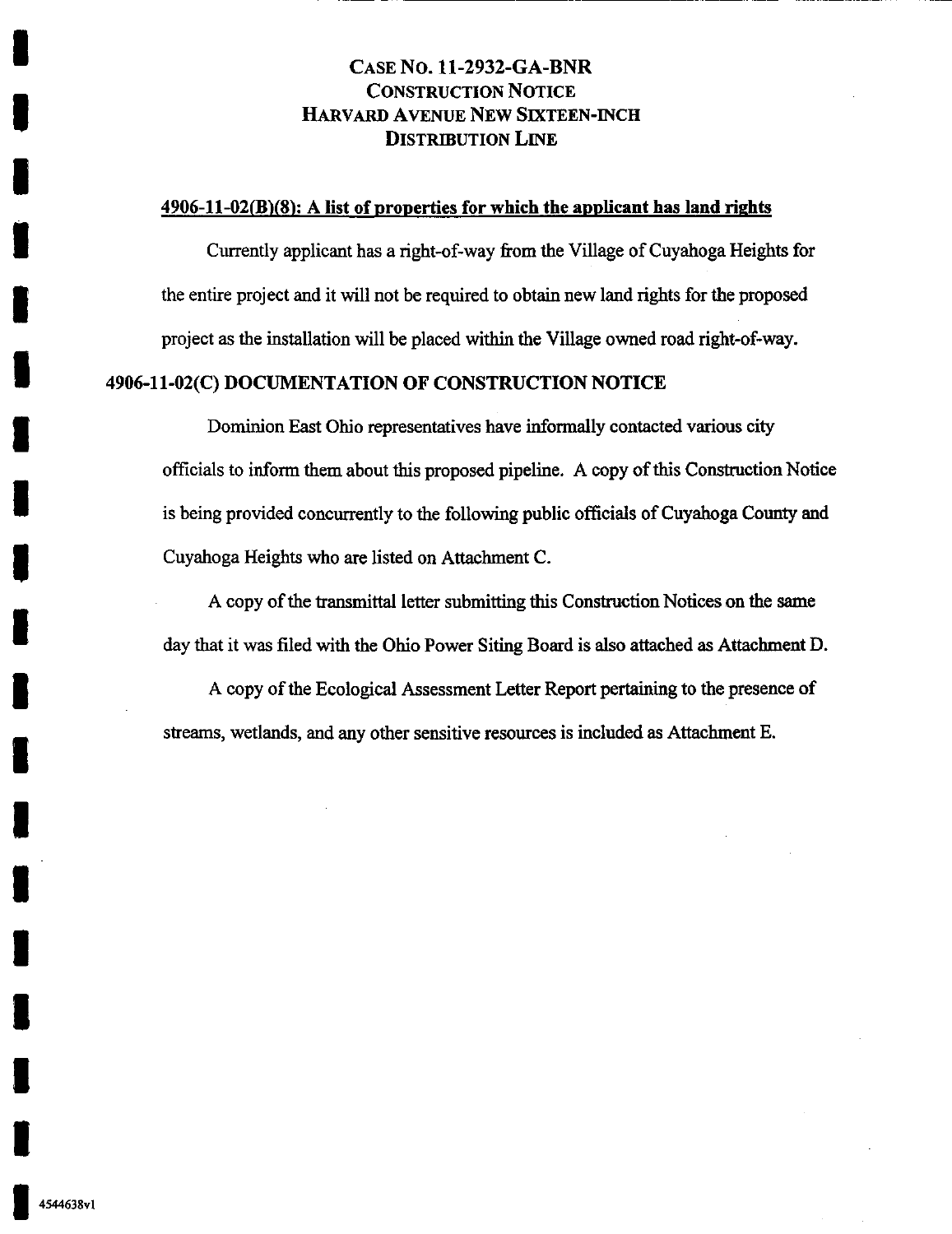## Attachment A

Map of Project Area



ı

I

I

I

U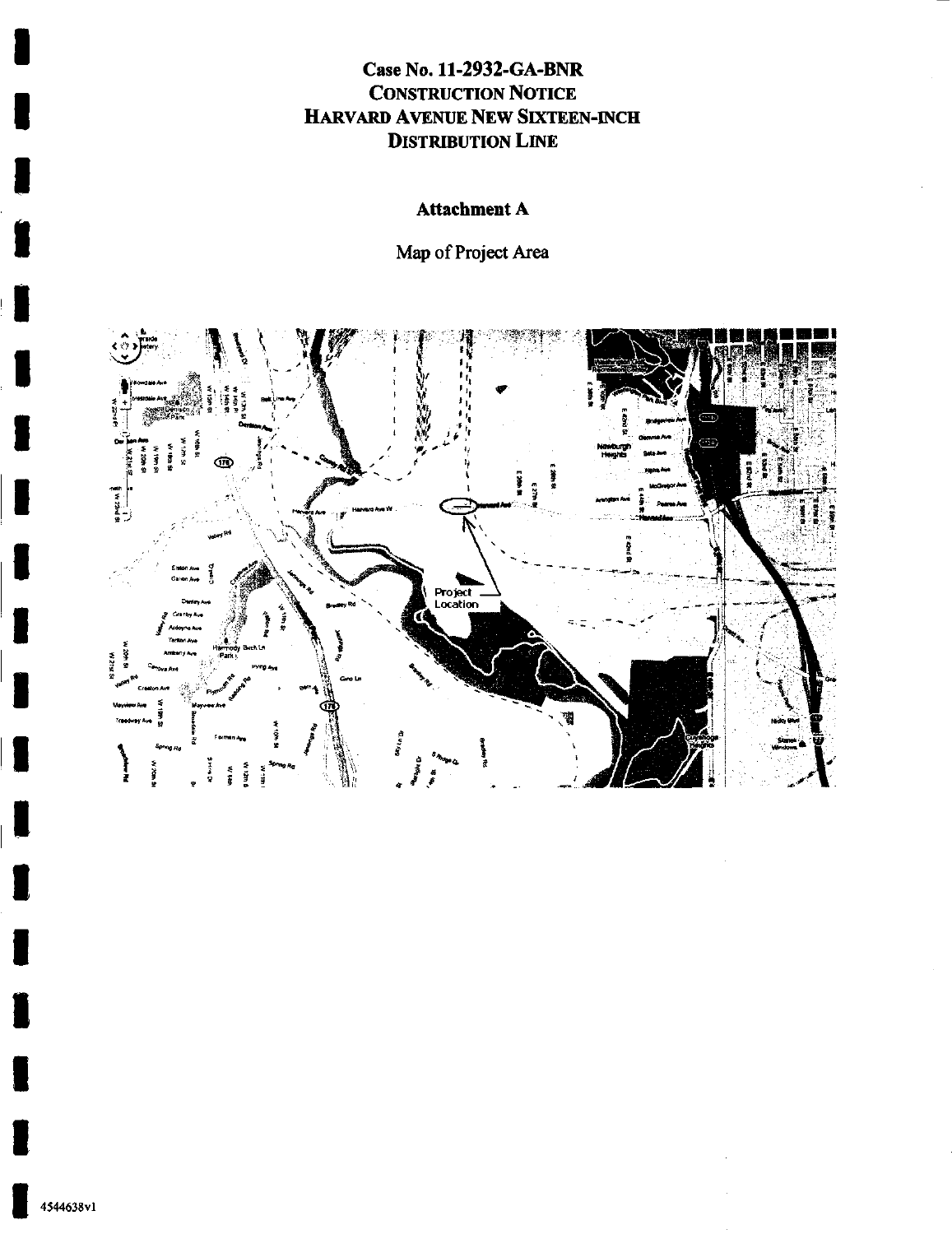#### Attachment B

#### DRIVING DIRECTIONS

Harvard Avenue

To access the project on Harvard Avenue, use the Harvard Avenue exit from 1-77 and turn west. Continue on Harvard 1.0 miles. The entire project is on Harvard Avenue at or near #1600 Harvard Avenue, the Village of Cuyahoga Heights.

 $\sim 10^7$ 

 $\sim$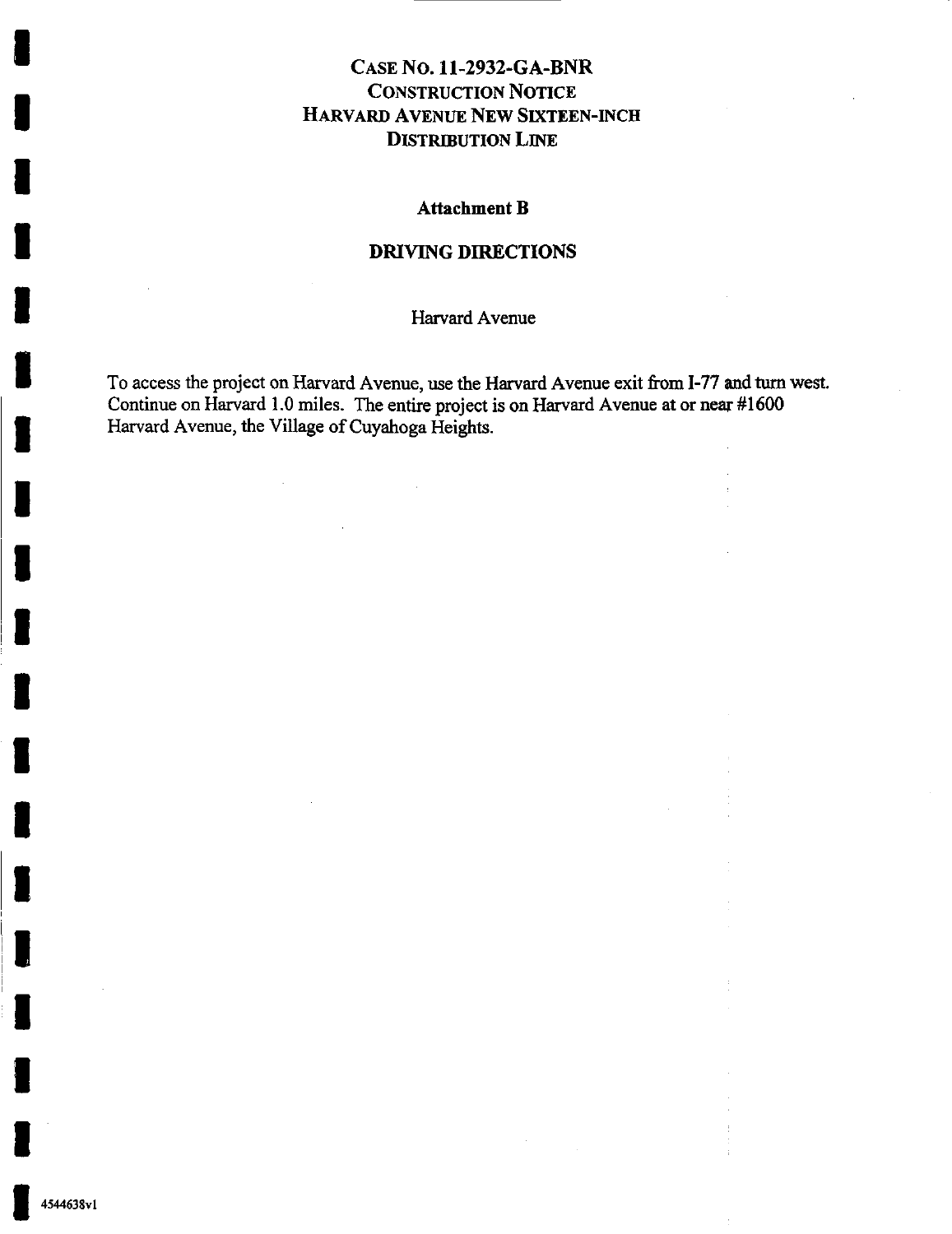#### Attachment C

List of Officials Who Received a copy of the Construction Notice (BNR).

Mayor Jack Bacci Village of Cuyahoga Heights 4863 East 71<sup>st</sup> Street Cuyahoga Heights, Ohio 44125

Scott Waldemarson Service Director 7201 Canal Road Cuyahoga Heights, OH

Paul A. Alsenas **Director** Cuyahoga County Planning Commission 323 Lakeside Avenue, Room 400 Cleveland, OH 44113

Ed FitzGerald Cuyahoga County Executive Office of County Executive 1219 Ontario Avenue Cleveland, Ohio 44113

Paul Dey Village Engineer Bohning & Associates 7979 Hub Pkwy Valley View, OH 44125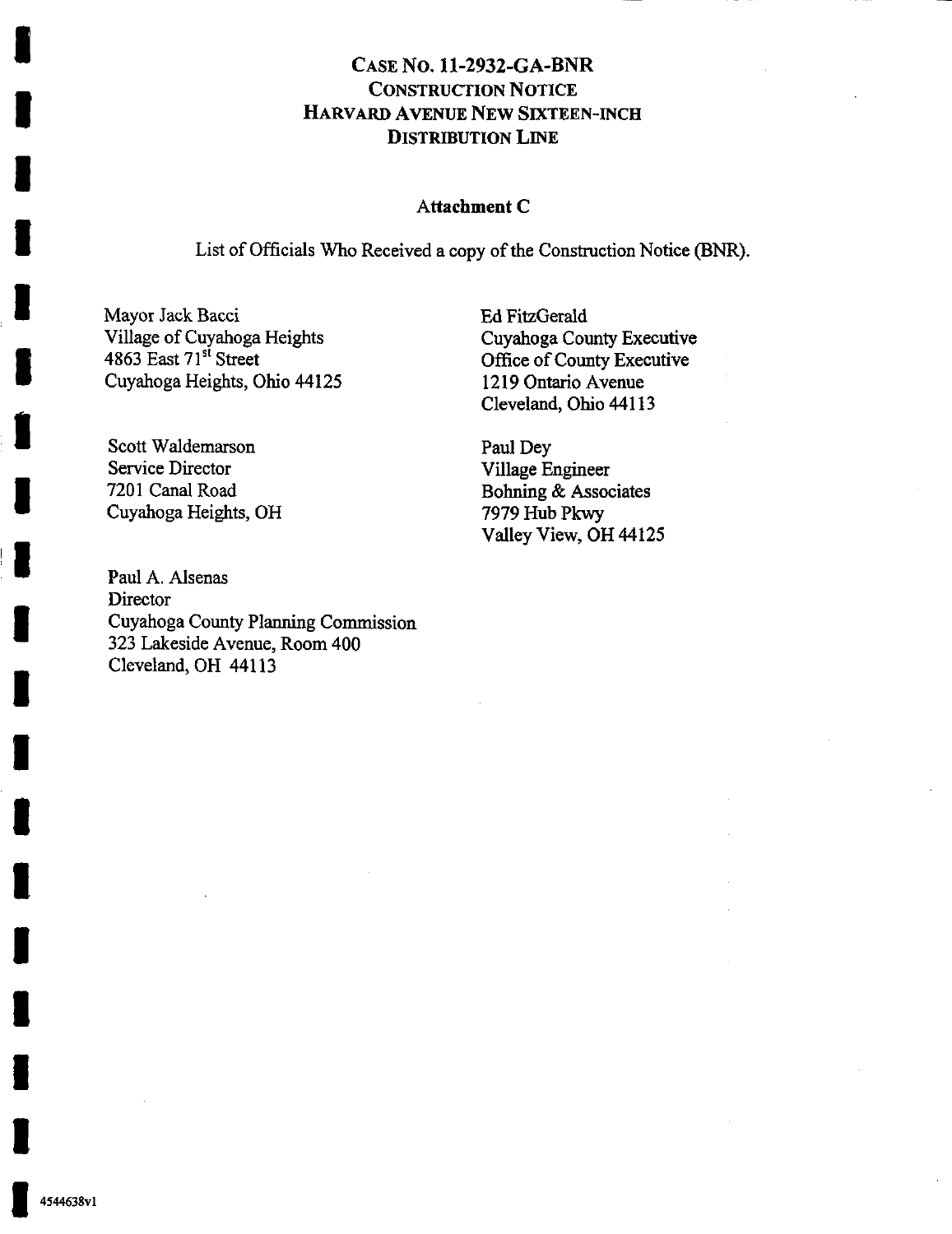#### **Attachment D**

#### Model transmittal letter to Local Public Officials enclosing the BNR.



**COLUMBUS I CLEVELAND** 

**CINCINNATI-DAYTON** 

**BRICKER & ECKLER LLP**<br>100 South Third Street Columbus, Ohio 43215-4291 MAIN: 614 227 2300 FAX: 514.227.2390

> w brieker.com .<br>Info@bridiar.com

Sally W. Bloomfield<br>614.227.2368 sbioomischaft brieker com

#### Re: Harvard Avenue sixteen-inch Distribution Line Replacement Ohio Power Siting Board Case No. 11-2932-GA-BNR

Dear :

May 10, 2011

[ADDRESS]

[ADDRESS]

[PUBLIC OFFICIAL]

Dominion East Ohio plans to remove +/- 300 feet of an existing twelveinch high pressure distribution pipeline  $(1.4 \, 3889)$ . The line runs on the north side of Harvard Avenue, crosses Harvard Avenue and the runs cast along the south side of Harvard Avenue. The mainline project will begin on the north side of Harvard Avenue just east of the Mittal Steel Harvard Avenue entrance driveway. The project will cross Harvard Avenue and continue east to the west property line of the Newburg and South Shore Railroad, Cuyahoga Heights, Ohio.

The existing twelve-inch high pressure steel mainline will be removed to allow for the installation of the proposed sixteen-inch line.

The enclosed Construction Notice has been filed today with the Ohio Power Siting Board ("Board").

In accordance with the provisions of Ohio Administrative Code (OAC) Rule 4906-1-01, Appendix B, this project falls within the Board's requirements for a Construction Notice. Therefore, in compliance with OAC Rule 4906-11-02 of the Board's rules and regulations, we have prepared and filed the attached Construction Notice with the Board for their review and approval. These materials contain a description of the replacement pipeline.

If you have any questions or require additional information please call Mike Antonius at (330) 664-2481.

Sincerely.

Auchy W Brownpiel

Enclosure

4554583v1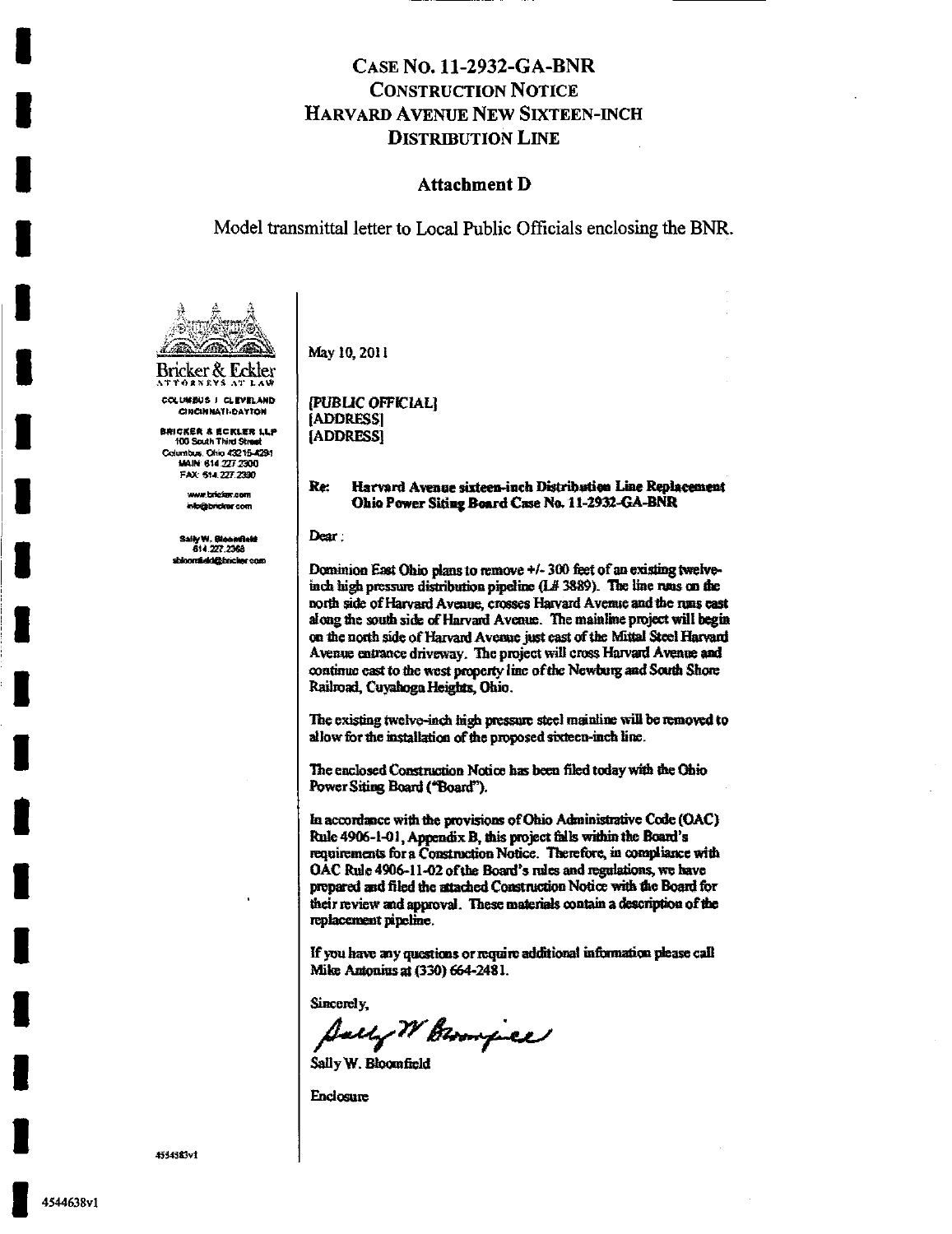## Attachment E

Ecological Assessment Letter Report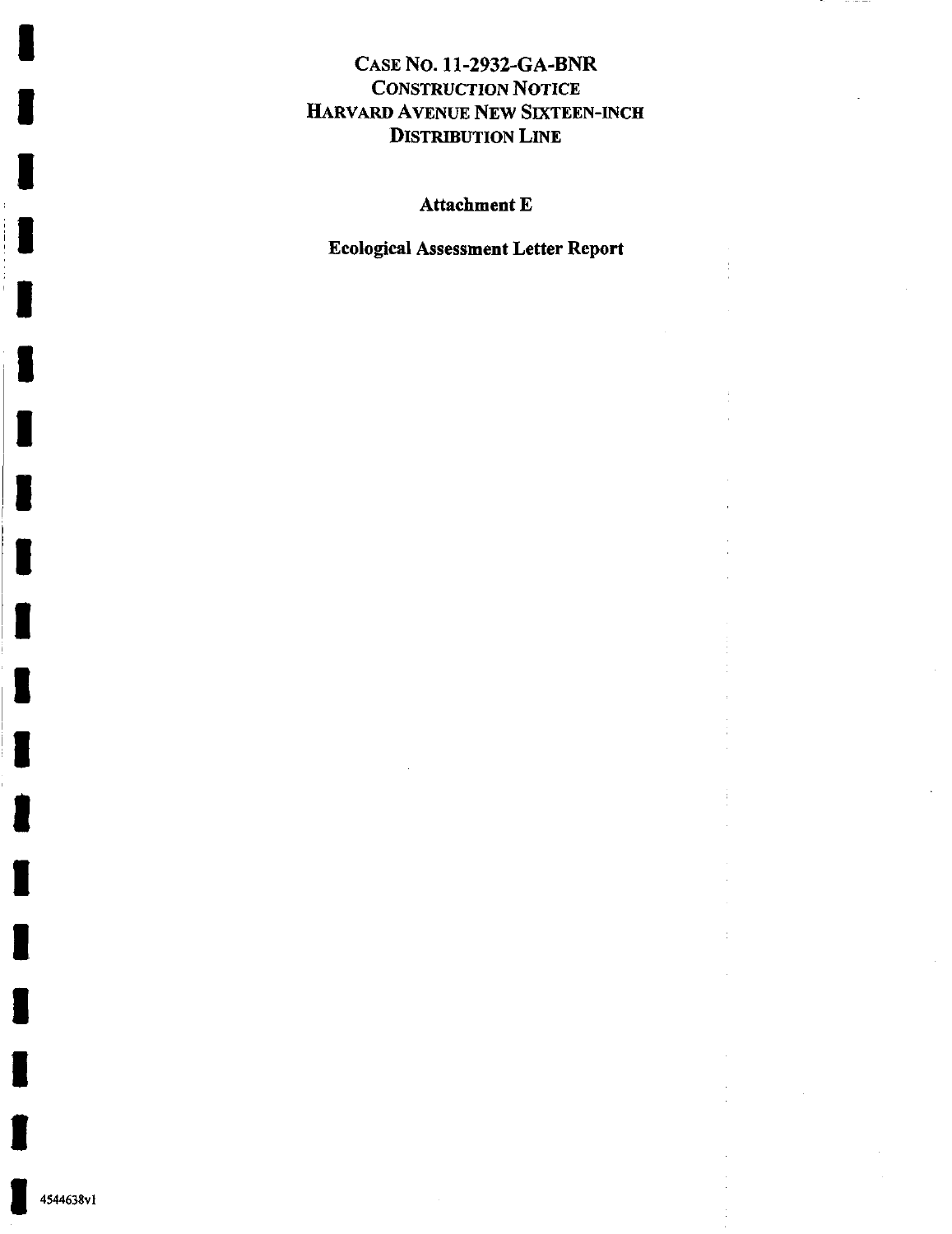3 May 2011

Judith Box Environmental Engineer 320 Springside Drive Suite 320 Akron, OH 44333 Judith. Box@dom. com

#### Re: East Ohio Gas Company PIR 732- Harvard Avenue Ecological Assessment Letter Report

Dear Ms. Box:

On 28 April 2011, an EnviroScience biologist visited the above referenced site for an ecological assessment of the property to evaluate the site for the presence of streams, wetlands, and any other sensitive resources. No wetlands or streams were identified in the study area. A site map is included in Figure 1 (Attachment A) and site photographs are in Attachment B.

The purpose of the project is to replace approximately 300 feet of 12-inch diameter natural gas pipeline with 16-inch diameter pipeline. The property is located on Harvard Road west of the Newburgh & South Shore Railroad in Cuyahoga Heights, Cuyahoga County, Ohio. The segment of pipeline being replaced extends from just west of Ihe railroad to a tie-in location approximately 300 feet west along Harvard Road. The project is located within the existing 60 foot-wide public road right-of-way (ROW) along Harvard Road. The project area consists of urban property and is surrounded on all sides by industrial facilities. No wetlands or streams exist at the site.

The study area is located on the Cleveland South quadrangle (Attachment A; Figure 2) of the 7.5-minute series USGS topographic maps. The landscape is generally flat with an elevation of approximately 670 feet above mean sea level (AMSL). The National Wetlands Inventory map (Cleveland South quadrangle) is shown on Figure 3 (Attachment A). No wetlands are depicted within the study area

The soils map was accessed from the USGS web soils survey (data from the *Cuyahoga County* Soil Survey, 1980) and is shown on Figure 4 in Attachment A. One soil type is depicted within the study area. The entire site is depicted as Urban land (Ub); this soil type is non-hydric.

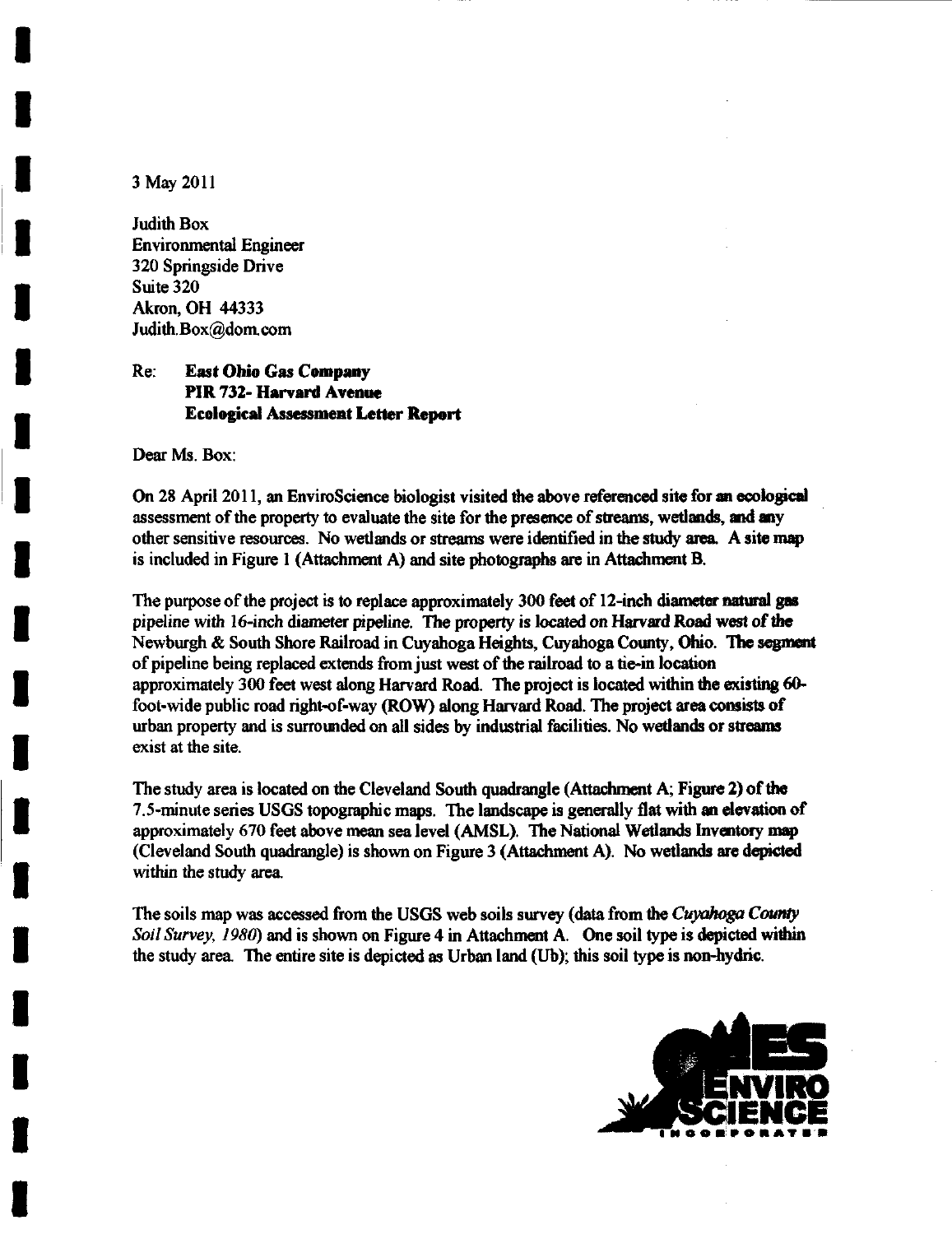The federally listed species whose range includes Cuyahoga County are the federally endangered Indiana bat (Myotis sodalis), the federally endangered Kirtland's warbler (Dendroica kirtlandii), the federally endangered piping plover (Charadrius melodus), and the federal species of concern bald eagle (Haliaeetus leucocephalus). Living or dead trees with shedding or peeling bark or cavities may serve as roosting trees for the Indiana bat. No potential roosting trees wore identified within the study area. Kirtland's warbler nests in jack pine stands. No habitat for Kirtland's warbler was observed on site. Preferred habitat for the piping plover is beaches along the shores of Lake Erie. No habitat for the piping plover exists within the study area The bald eagle nests in large trees near water. No bald eagle habitat was observed within or adjacent to the study area.

No wetlands or streams were identified on the property and therefore no waterways 401/404 permitting will be necessary on order to complete this project. Please feel free to contact me at  $(330)$  688-0111 with any further questions or concerns, or email me at tniiletti@enviroscienceinc. com.

Respectfully,

Mallateth

Tara Miletti Wetland Biologist

enc: Attachments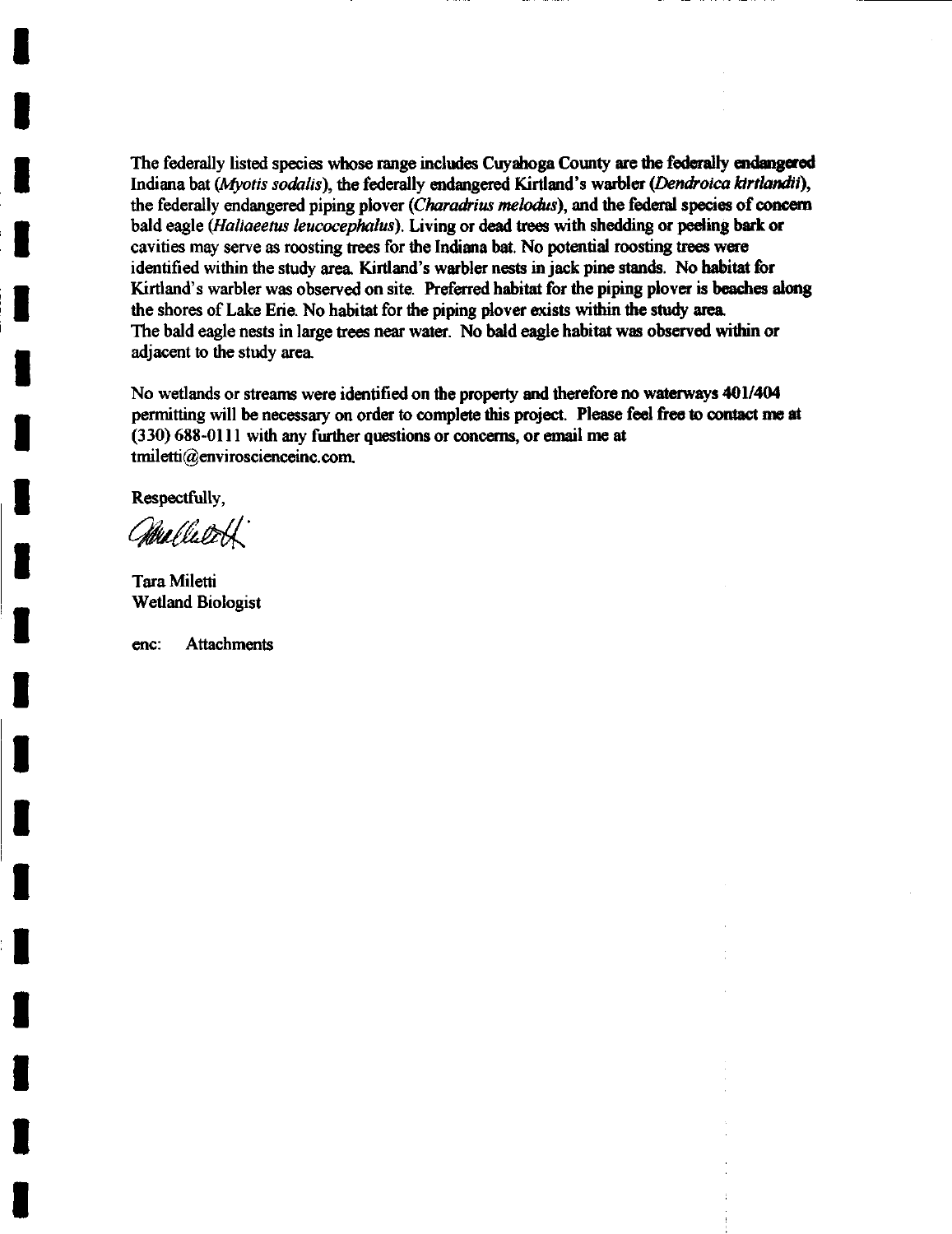## Attachment A Maps

à.

ł

ı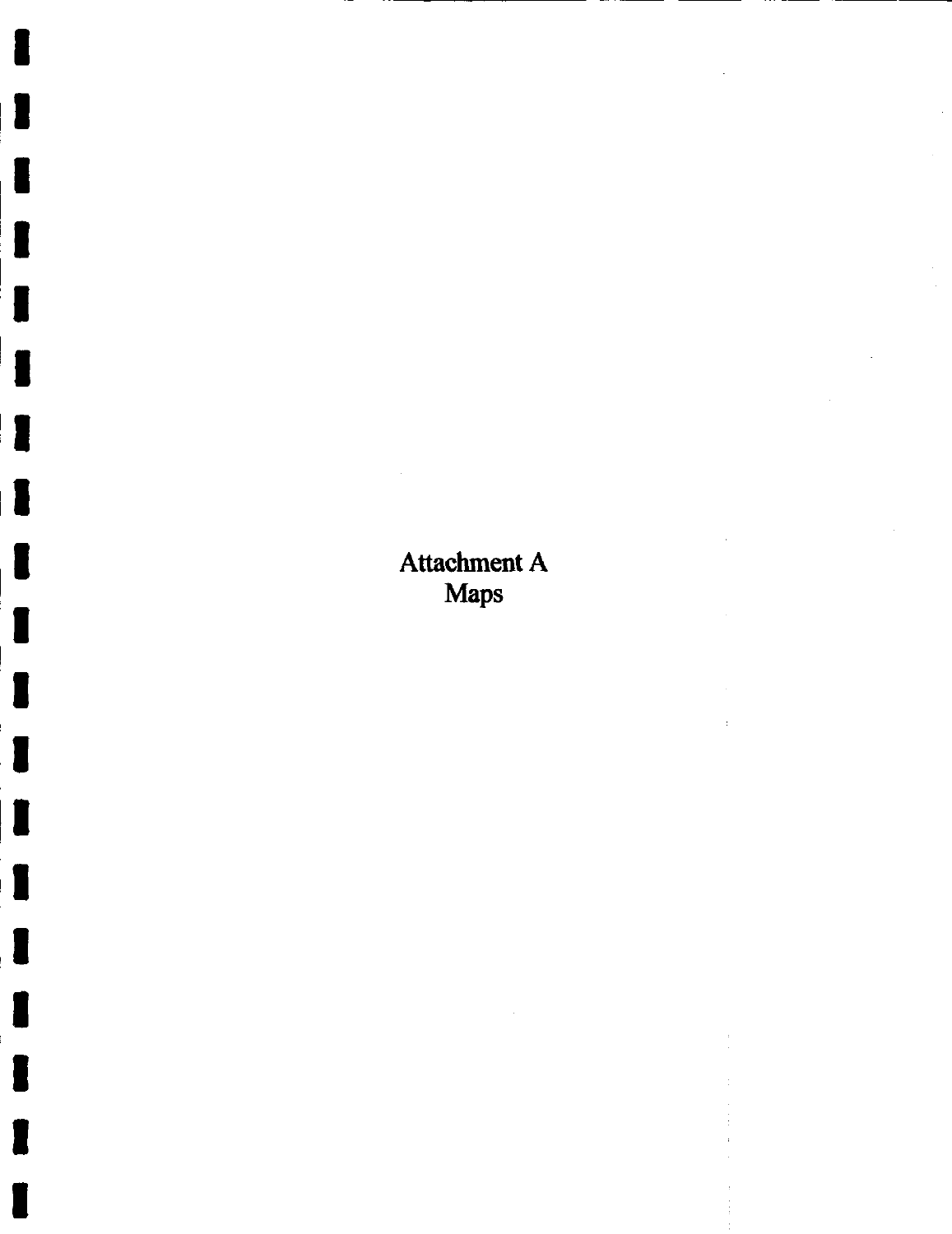

T

I

H

L

L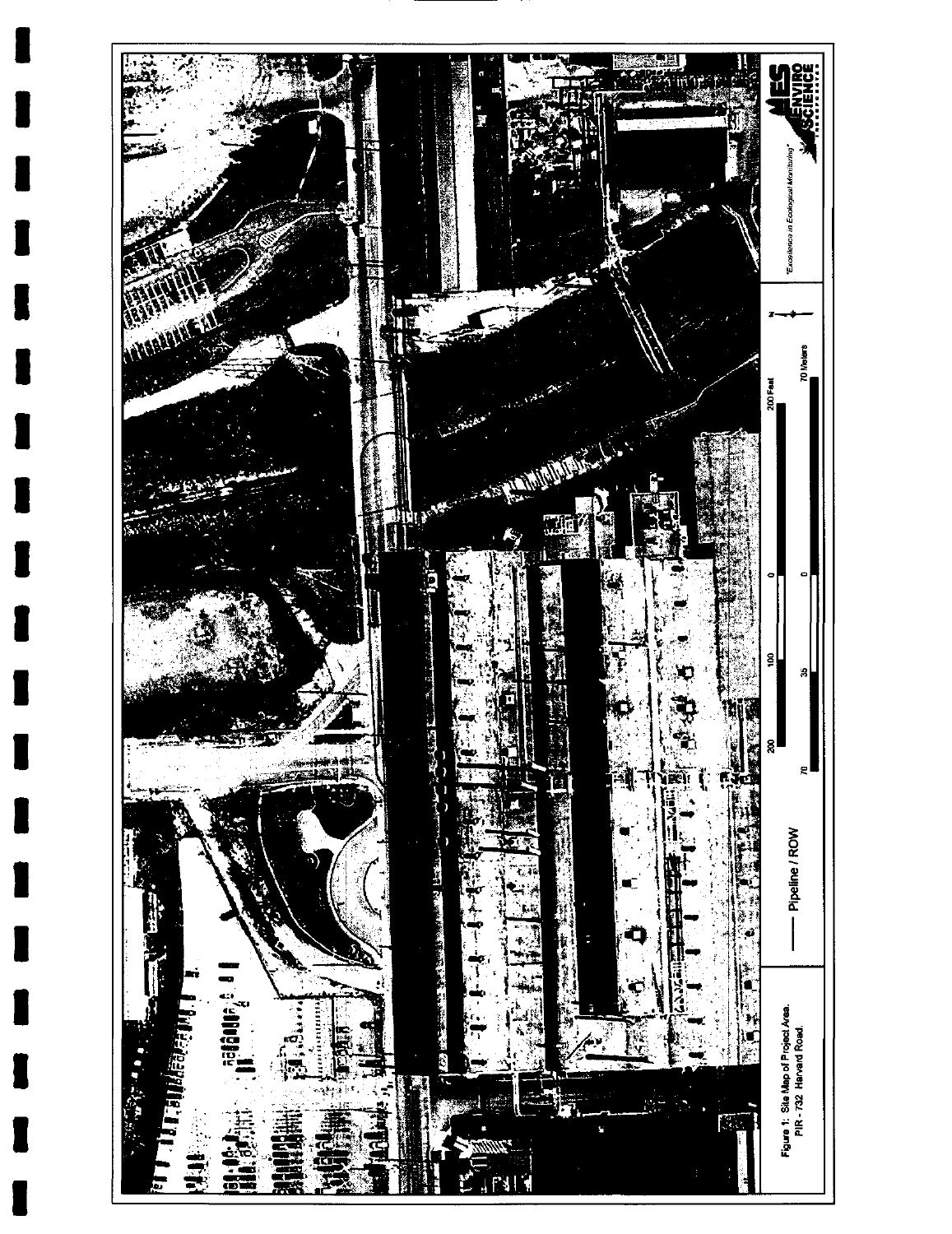

I

I

H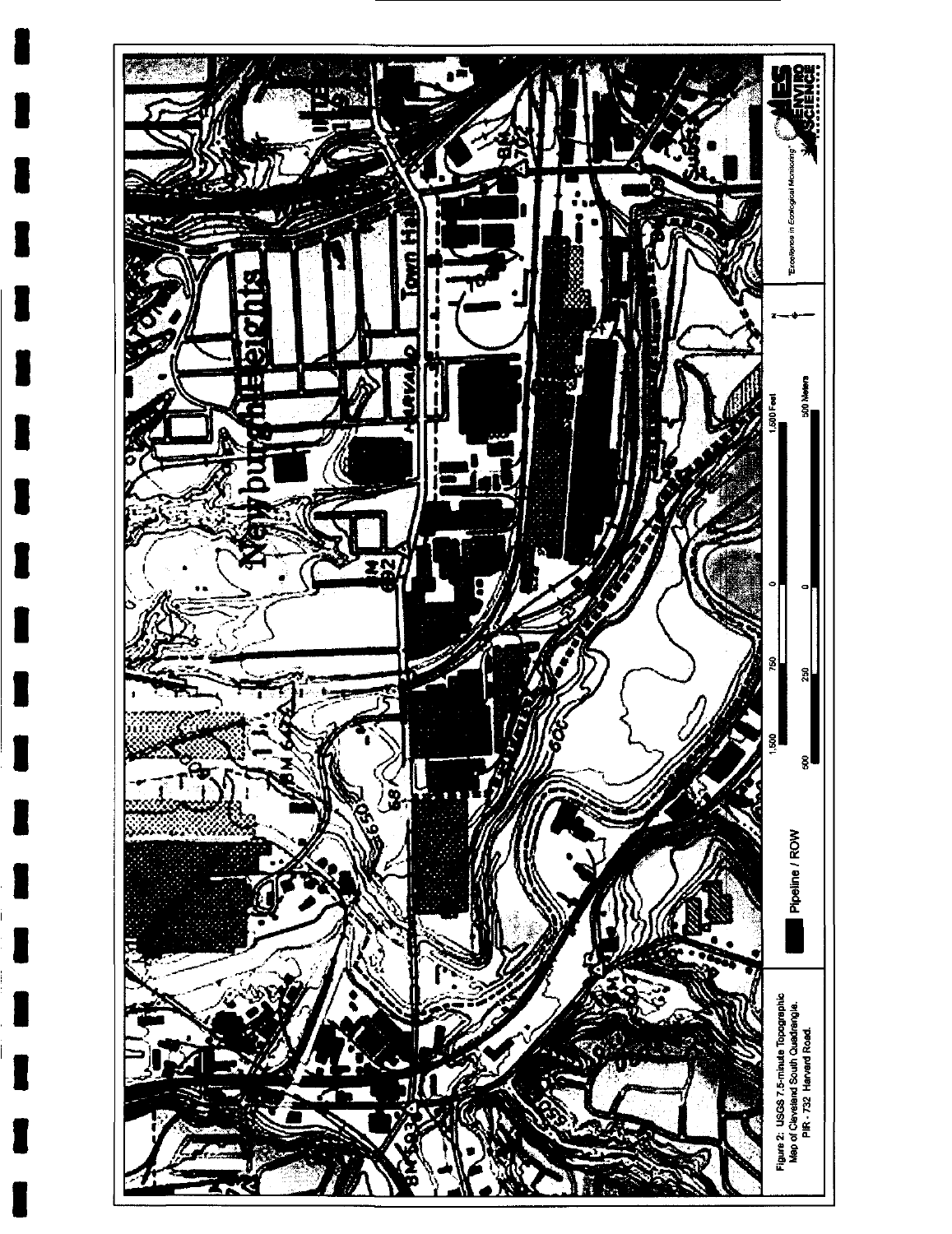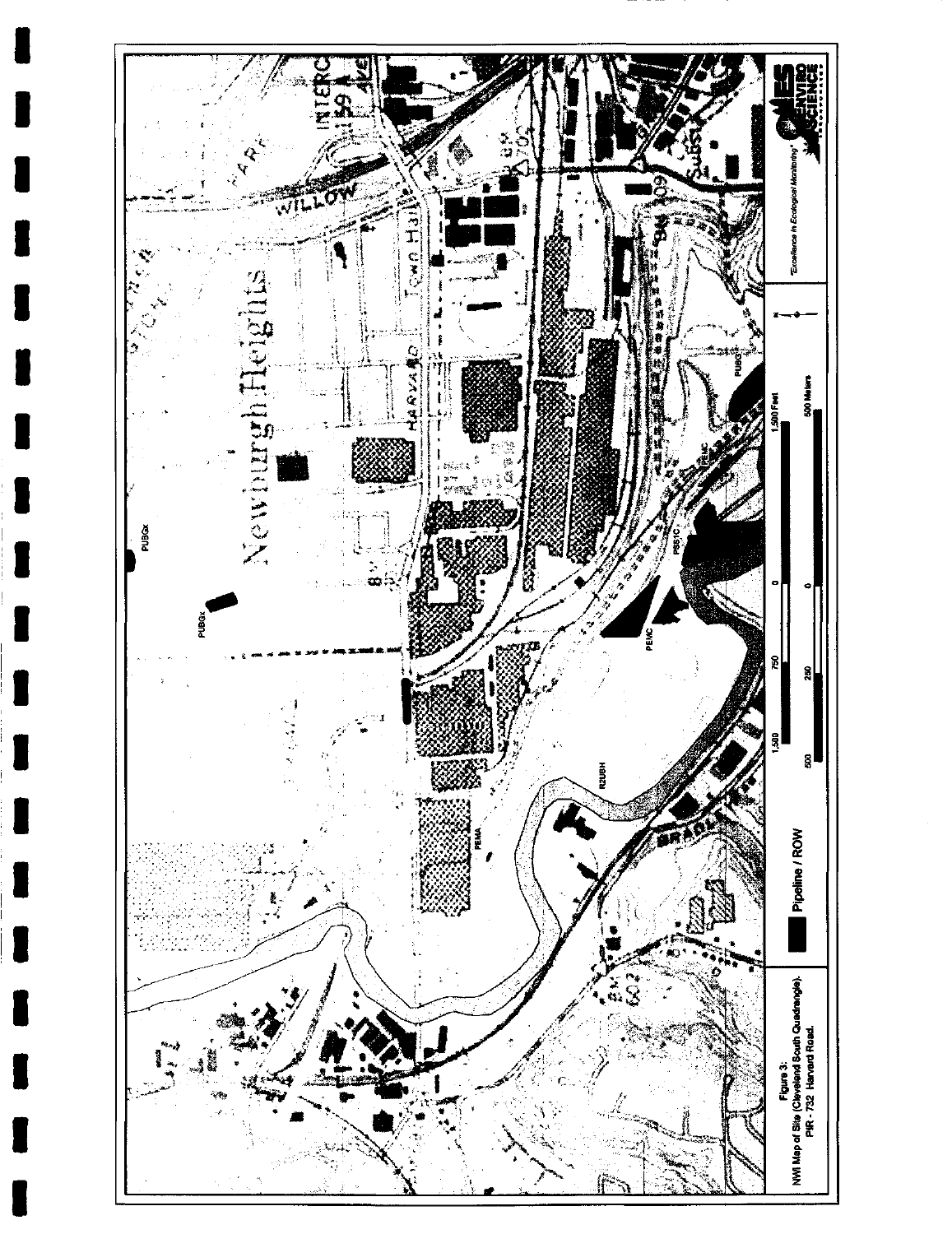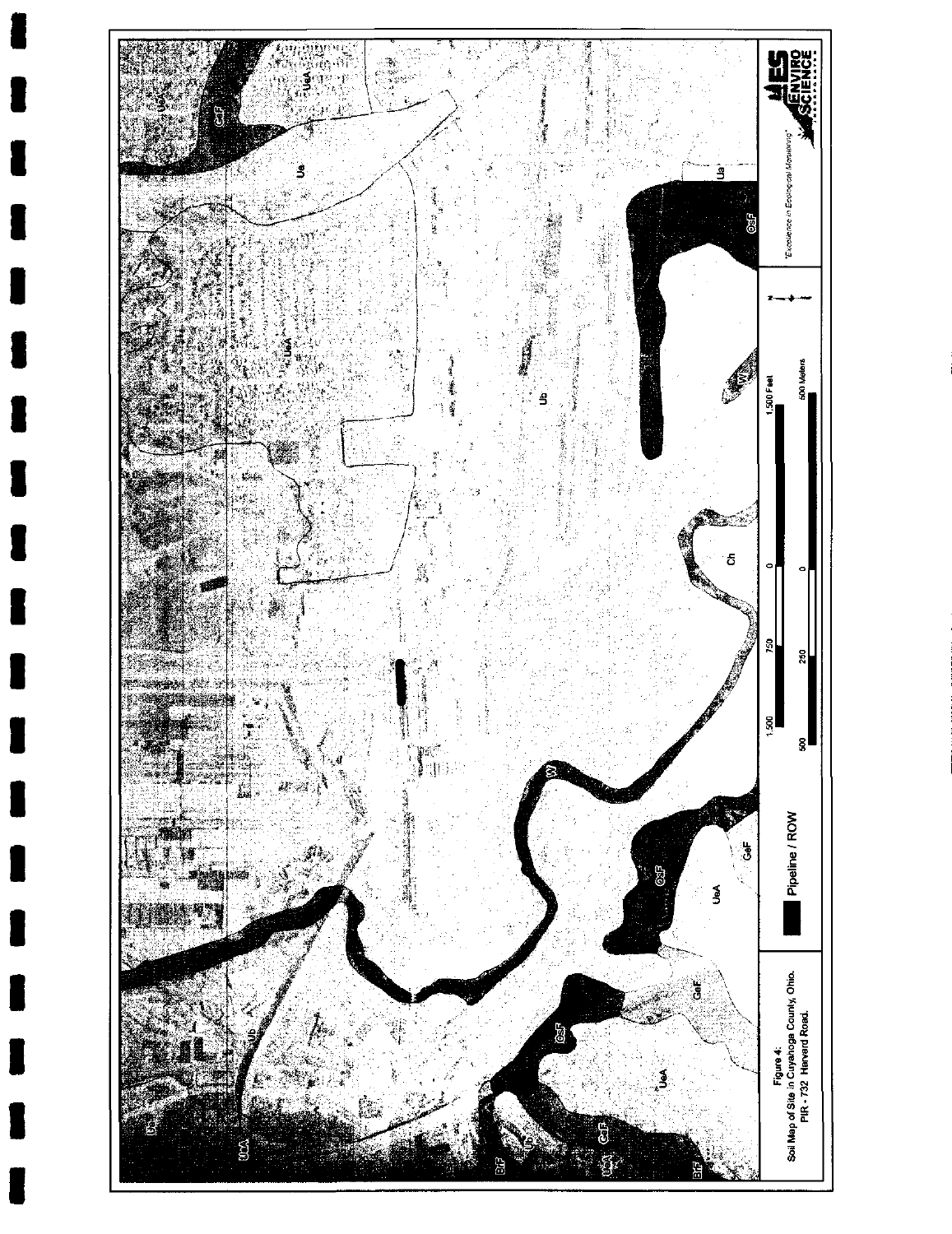## Attachment B Photographs

 $\bar{z}$  $\bar{z}$ 

> $\hat{\boldsymbol{\beta}}$  $\bar{z}$

 $\frac{1}{4}$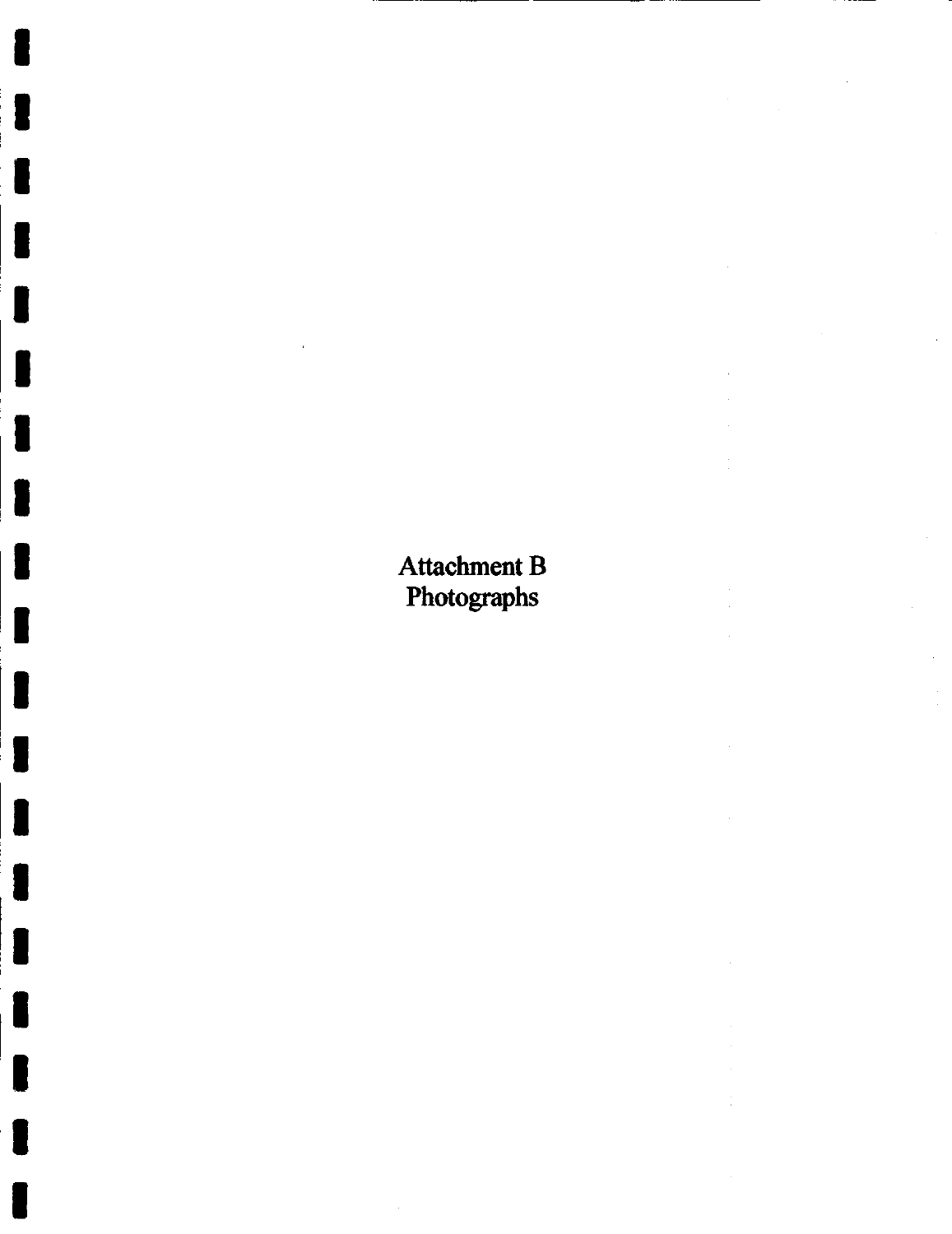PIR-732 Photo Sheet Photographed 04/28/11



l

l

I

I

I

I

U

J

Photo I, Western terminus of project area facing east down Harvard Road.



Photo 2. Eastern terminus of project area facing west down Harvard Road.